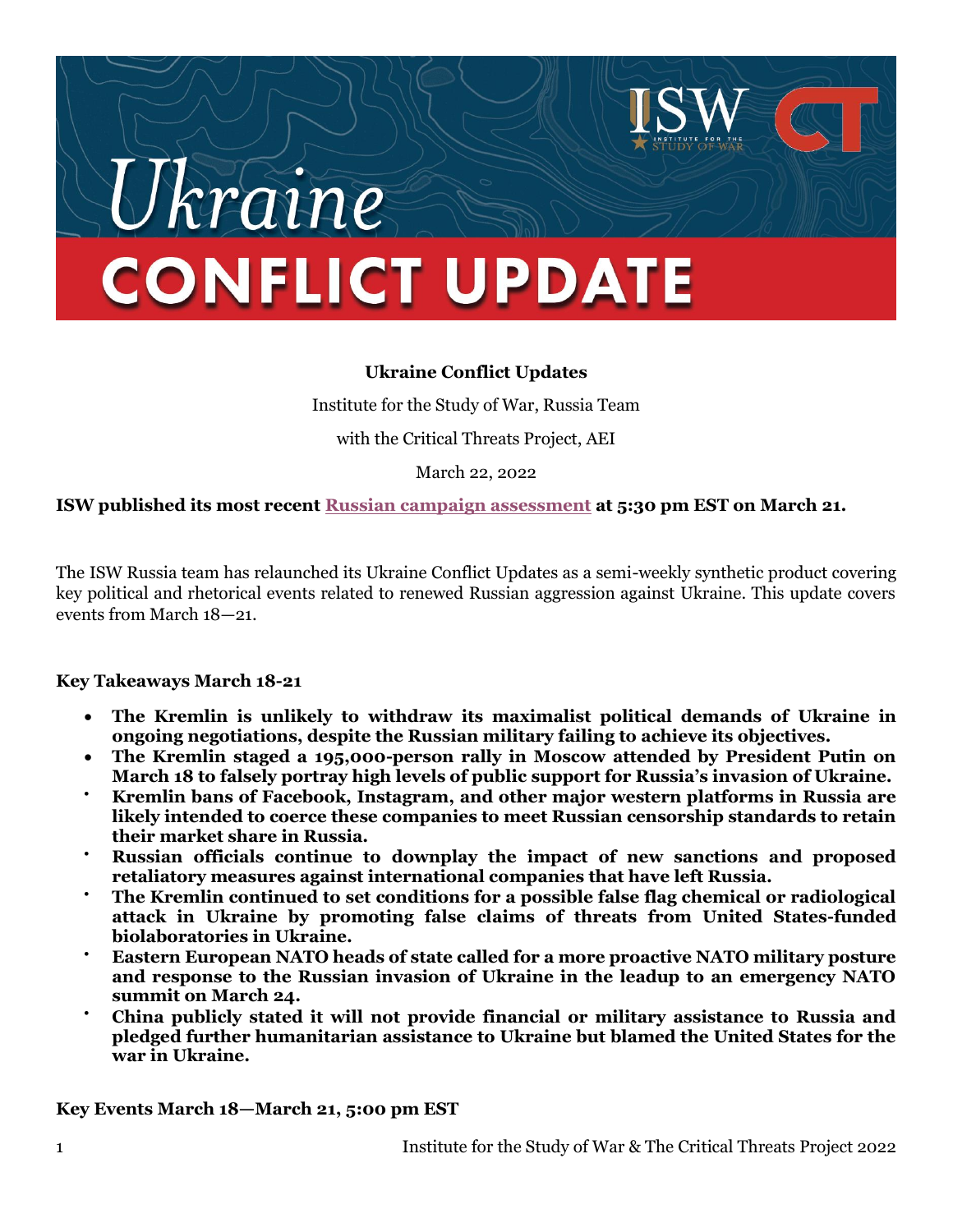#### **Negotiations:**

**The Kremlin retains its maximalist political demands in ongoing negotiations with Ukraine and is unlikely to soften them despite the Russian military failing to achieve its objectives.** Russian President Vladimir Putin reiterated Russia's political demands in a phone call with Turkish President Recep Tayyip Erdogan on March 17.<sup>1</sup> The Kremlin demands that Ukraine become "neutral" by renouncing its NATO membership ambitions, demilitarize by halting all western military aid or weapons sales to Ukraine, and "denazify." Russian Foreign Minister Sergey Lavrov defined the "denazification" of Ukraine as the abolition of any laws that discriminate against Russian-speaking populations on March 18—the first time a senior Kremlin official has publicly stated the Kremlin's definition of Ukrainian "denazification."<sup>2</sup> Putin additionally stated that Ukrainian negotiators must resolve these issues before he will engage in leadership-level negotiations with Ukrainian President Volodymyr Zelensky on the status of Crimea and Donbas.<sup>3</sup> Kremlin Spokesperson Dmitry Peskov accused Ukraine on March 18 of prolonging the negotiations and delaying an agreement with Russia.<sup>4</sup>

Turkish mediation efforts are unlikely to lead to a ceasefire between Ukraine and Russia. Ukrainian President Volodymyr Zelensky called for direct negotiations with Russian President Vladimir Putin on March 19, but Chief Turkish Presidential Advisor Ibrahim Kalin stated that Putin was not ready for such talks.<sup>5</sup> Turkish Foreign Minister Mevlut Cavusoglu claimed Russia and Ukraine were close to an agreement on "critical issues" on March 20, possibly signaling a ceasefire. However, head Ukrainian negotiator Mikhalo Podolyak said on March 17 that negotiations on "disputed points" could take anywhere from several days to one and a half weeks, and Peskov denied that negotiators are currently considering a ceasefire on March 21.<sup>6</sup>

**Ukrainian negotiators and government officials are signaling their willingness to concede on NATO membership aspirations but are highly unlikely to meet Russia's other demanded concessions**. President Zelensky signaled he is willing to consider a Ukrainian neutrality policy in return for other security guarantees from Western states during an interview with *CNN* on March 20.<sup>7</sup> Zelensky stated on March 20 that Ukraine will not agree to any deal that forces it to surrender territory or sovereignty.<sup>8</sup> Zelensky also said on March 21 that any agreement with Russia would be subject to a country-wide referendum before being adopted.<sup>9</sup> Ukraine is highly unlikely to make any major concessions to Russia due to the current military stalemate and failure of Russia's initial campaign plans. The Ukrainian population is additionally highly unlikely to support any major concessions to Russia.

## **Russian Domestic Opposition and Censorship:**

**Kremlin bans on Facebook, Instagram, and other major western platforms in Russia are likely intended to coerce these companies to meet Russian censorship standards to retain their market share in Russia.** A Moscow District Court blocked Facebook and Instagram from operating in Russian territory on March 21 due to its claimed "extremist activities," citing Facebook's decision to not block calls for the death of Russian soldiers in Ukraine, though calls for violence against Russian civilians remain violations of Facebook's user guidelines.<sup>10</sup> The Kremlin likely intends for this ban to coerce Facebook and other western companies active in Russia to meet Kremlin information demands and the Russian prosecutor general's office said that it would not punish individual Russians for using VPNs and other measures to access Facebook and Instagram shortly after the ruling.<sup>11</sup> Over 34 million Russian Instagram users could still use the platform as of March 20 despite the Kremlin's ban of the site and VPN services.<sup>12</sup> Kremlin-run media also amplified reports from anonymous Russian officials on March 18 that Russian state censoring agency Roskomnadzor could ban YouTube in the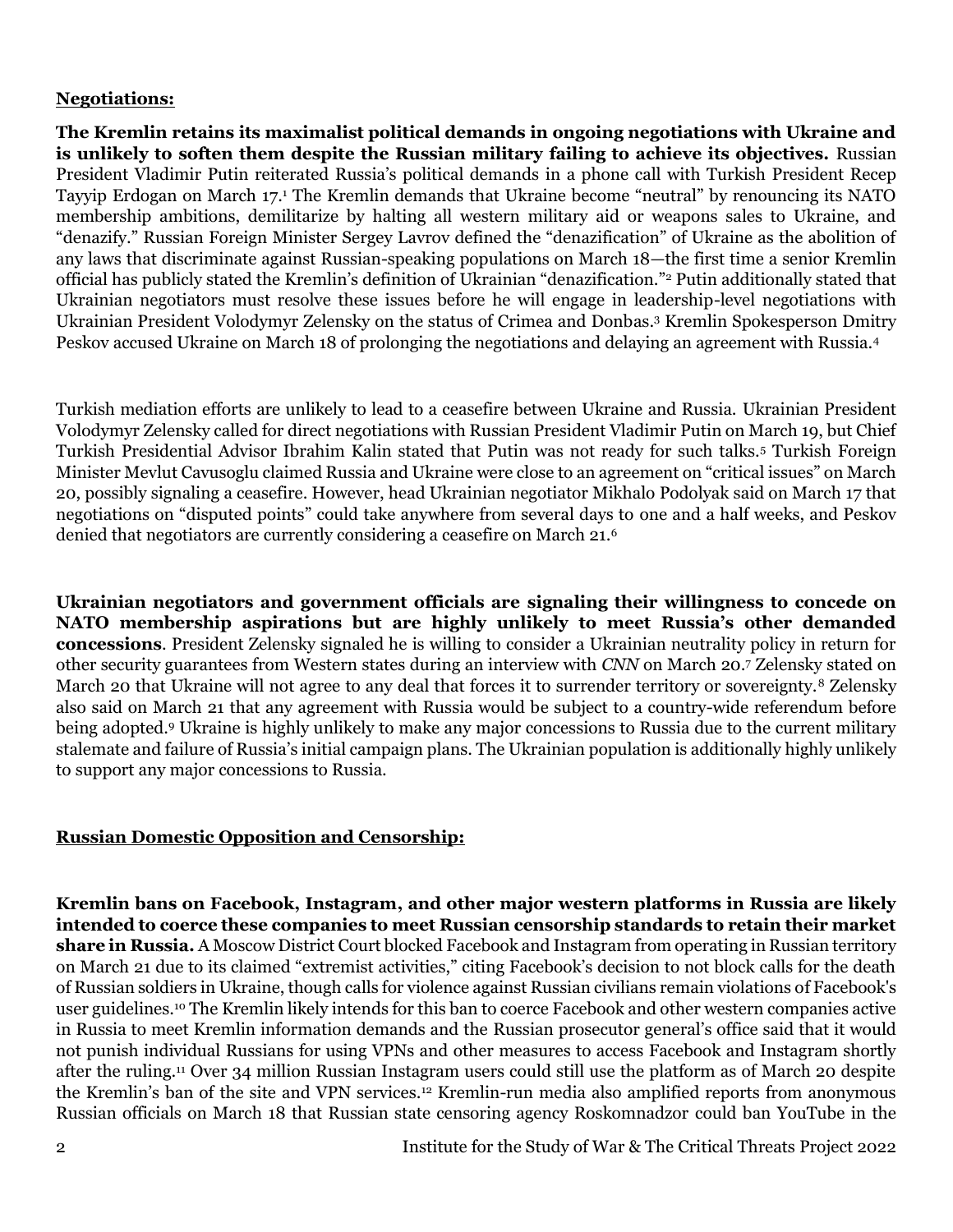"coming days."<sup>13</sup> Russian Security Council Deputy Chairman Dmitry Medvedev said social media companies will need to prove a "good attitude towards Russia and its citizens" to be unbanned.<sup>14</sup> The Kremlin continues to target Russian journalists and teachers who do not follow the Kremlin's line on the war in Ukraine. St. Petersburg police arrested several Russian journalists covering anti-war protests on March 19.15Russian officials have also arrested several teachers who refuse to discuss the war in Ukraine according to state standards.<sup>16</sup>

## **Kremlin Narratives:**

**The Kremlin staged a 195,000-person rally in Moscow attended by President Putin and other pro-war protests throughout Russia on March 18 to falsely portray high levels of public support for Russia's invasion of Ukraine.<sup>17</sup>** Putin celebrated the eighth anniversary of Russia's annexation of Crimea at a Moscow stadium and gave a speech promoting the war in Ukraine.<sup>18</sup> Putin, Kremlin officials, and prominent Russian musical performers advanced the Kremlin's narrative that the war to "denazify" Ukraine has created historic unity among Russians. Kremlin Spokesperson Dmitry Peskov claimed on March 21 that the rally demonstrated the vast popular support for Putin's decisions and Russian combat in Ukraine. The Kremlin forced government employees to attend and paid attendees. 19 Social media users reported witnessing advertisements to attend the rally a few days prior to the event. Many participants reportedly left the rally as soon as 30 minutes after entering the stadium.<sup>20</sup> Although the rally was likely successful for TV propaganda, the Kremlin faces continued domestic resistance to the war.

**The Kremlin continued to set conditions for a possible false-flag chemical or radiological attack in Ukraine by promoting false claims of threats from US-funded biolaboratories in Ukraine.** The Kremlin has proliferated false claims about threats from US-sponsored biolabs in Ukraine since at least 2020.<sup>21</sup> Russian President Vladimir Putin emphasized the "unacceptability" of claimed US military-sponsored biological activities in Ukraine during a conversation with the Luxembourger prime minister on March 19.<sup>22</sup> Russian Foreign Minister Sergey Lavrov promoted this narrative in public comments about US-funded biolaboratories in Ukraine on March 18.<sup>23</sup> The Russian Defense Ministry called an ammonia leak at a chemical plant in Sumy, Ukraine, on March 21 a Ukrainian "provocation" despite reports that Russian shelling caused the leak. <sup>24</sup> Russian media also circulated claims about increased radioactivity levels in the Black Sea and misquoted statements by UK Defense Secretary Ben Wallace to claim the UK supports Ukraine developing nuclear weapons on March 21.<sup>25</sup> ISW previously assessed that the Kremlin is setting informational conditions to possibly blame Ukraine for a Russian-conducted or Russian-fabricated chemical or radiological false-flag attack against civilians as a pretext for further Russian escalation.<sup>26</sup>

## **Russian Reactions to Sanctions:**

**Russian officials downplayed the impact of new sanctions and proposed retaliatory measures against international companies that have left Russia.** EU member states, Australia, and Japan banned certain exports to Russia and imposed new sanctions targeting Russian individuals, assets, and companies between March 18-21.<sup>27</sup> Russian President Vladimir Putin emphasized that Russian businesses should not fear sanctions on March 17.<sup>28</sup> Kremlin officials claim that Russia has grown accustomed to sanctions and has a sufficient "margin of safety" to protect the Russian economy from Western sanctions that they claim the West would have imposed anyway to limit Russia's development. <sup>29</sup> Russian Security Council Deputy Chairman Dmitry Medvedev stated on March 19 that sanctions against Russia are "temporary" and claimed that Western citizens will suffer economic consequences from losing access to Russian energy.<sup>30</sup> Evgeny Fedorov, Chairman of the Russia State Duma (Parliament) Committee on Economic Policy and member of the ruling United Russia party,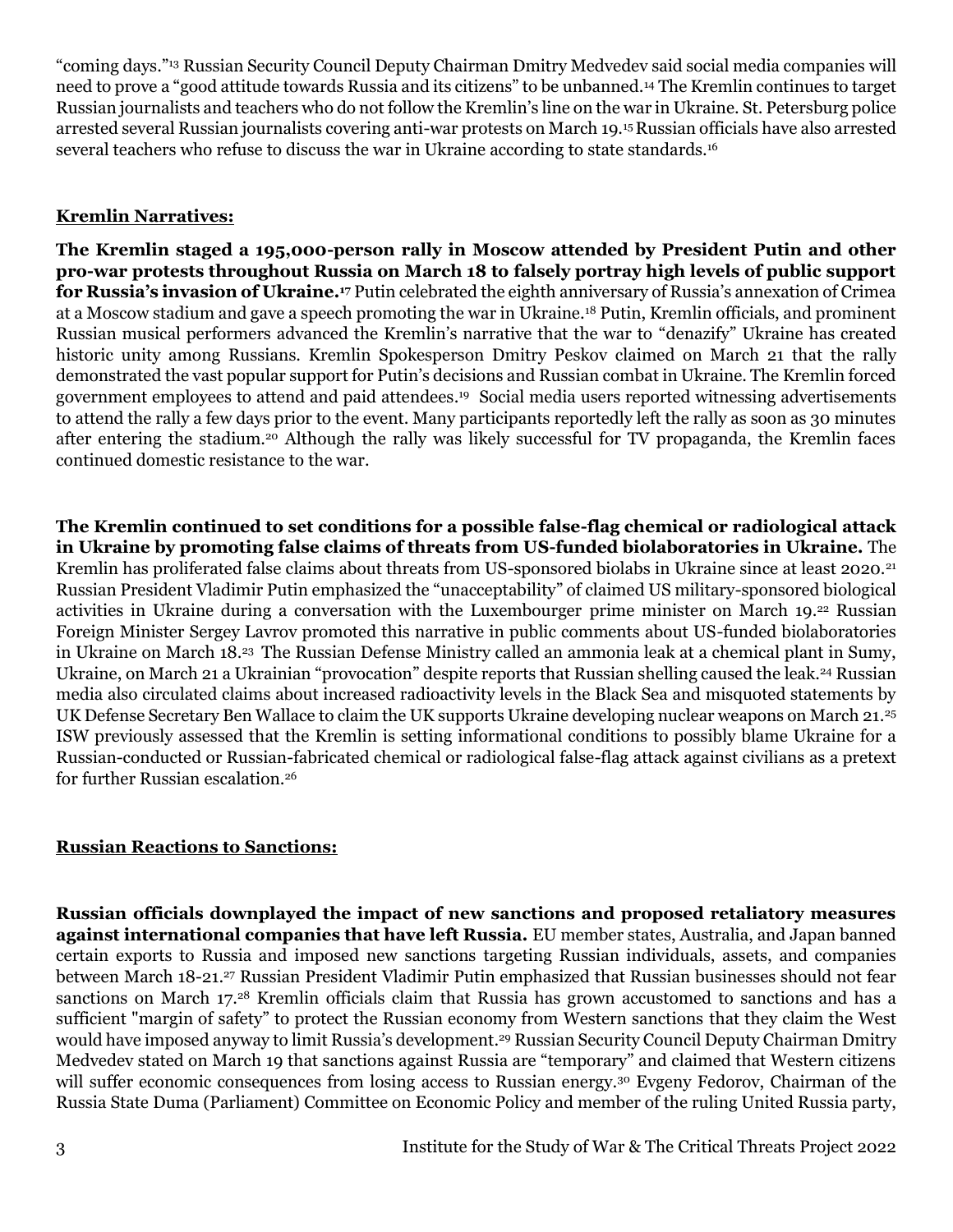proposed a bill to ban companies that left Russia from resuming operations for ten years on March 18.<sup>31</sup> The Kremlin likely seeks to deter other international companies from halting their operations in Russia.

**Belarus:**

**N/A**

# **Russian Occupation:**

**Russian forces continue to detain local civil society leaders and civilians in Ukraine and set conditions to govern occupied areas of Ukraine.<sup>32</sup>** The Russian military detained local leaders and media personnel in Enerhodar, Melitopol, and a village in Kharkiv Oblast between March 18-21.<sup>33</sup> The Ukrainian Foreign Ministry also accused the Kremlin on March 21 of shipping Mariupol citizens to detention camps.<sup>34</sup>

# **Drivers of Russian Threat Perceptions:**

**Eastern European NATO heads of state called for a more proactive NATO military posture and response to the Russian invasion of Ukraine in the leadup to an emergency NATO summit on March 24.<sup>35</sup>**

- **Polish Prime Minister Mateusz Morawiecki announced on March 18 that Poland will formally propose a NATO peacekeeping mission in Ukraine to protect international aid deliveries to Ukraine at a planned March 24 NATO summit.**<sup>36</sup> Russian Foreign Minister Sergey Lavrov denounced Poland's suggestion as "demagogic" on March 19 and claimed that NATO peacekeeping forces would take control of western Ukraine.<sup>37</sup> The Polish ambassador to the United States said the mission is not intended to provoke Russian aggression on March 20.<sup>38</sup> The US ambassador to the United Nations (UN) announced that the US would not participate in any possible NATO mission in Ukraine on March 20.<sup>39</sup>
- Estonian Prime Minister Kaja Kallas argued that NATO should switch from a "deterrence posture" to a "defense posture" during an interview on March 20. Kallas suggested that NATO members should increase their NATO military spending to supplement smaller member-states' defense capabilities.<sup>40</sup>
- Bulgarian Prime Minister Kiril Petkov announced on March 19 during a joint press conference with US Secretary of Defense Lloyd Austin that Bulgaria is establishing a multinational NATO battlegroup, including a US Stryker company, and will lead military exercises designed to bolster Bulgarian and NATO military readiness.<sup>41</sup>

## **Foreign Involvement:**

#### **China publicly stated it will not provide financial or military assistance to Russia and pledged further humanitarian assistance to Ukraine but blamed the United States for the war in Ukraine.<sup>42</sup>**

• US President Joe Biden met virtually with Chinese President Xi Jinping on March 18. Biden emphasized that China would face significant consequences from the West if it accepted Russian President Vladimir Putin's

4 Institute for the Study of War & The Critical Threats Project 2022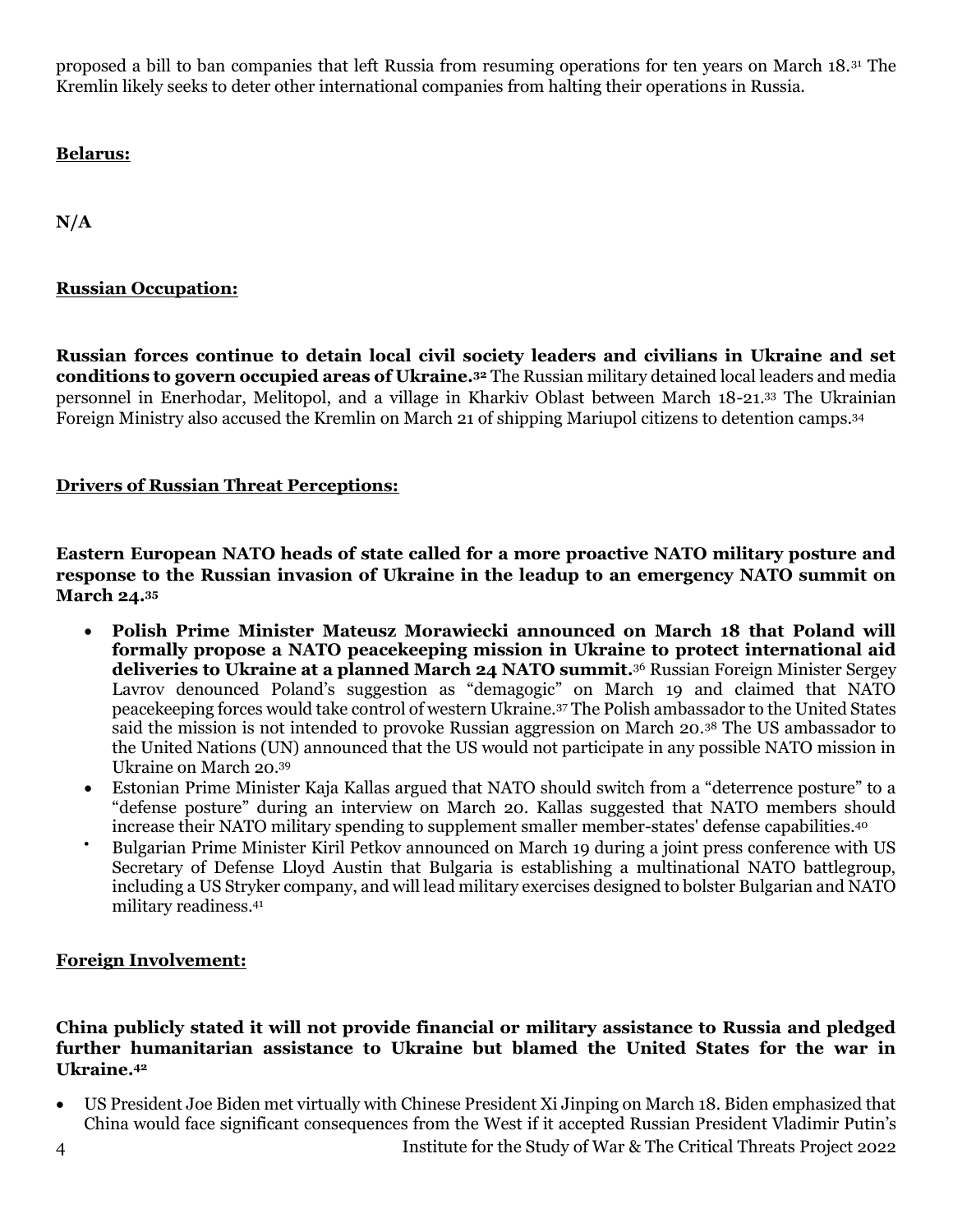request for Chinese support.<sup>43</sup> Xi urged the United States to negotiate with Russia and blamed the United States for the crisis.<sup>44</sup> Russian media framed Xi Jinping's statements on March 18 as a rejection of the United States and claimed that Xi is growing closer to Russia.<sup>45</sup>

- Chinese Vice Foreign Minister Le Yucheng blamed NATO expansion for the war and emphasized China's opposition to Western sanctions against Russia on March 19 at a conference in Beijing, China. 46
- Chinese Ambassador to the United States Qin Gang stated on March 20 that China is not considering sending financial or military assistance to Russia.<sup>47</sup>
- China's Foreign Ministry announced on March 21 that China will send an additional \$1.57 million in humanitarian aid to Ukraine, supplementing roughly \$790,000 in aid it sent earlier in March. 48

**Israel rejected Ukraine's request for military equipment on March 21 and opted to provide humanitarian aid instead.<sup>49</sup>** Israel continues to seek to maintain its neutrality between Ukraine and Russia.



*The Institute for the Study of War (ISW) is a non-partisan, non-profit, public policy research organization. ISW advances an informed understanding of military affairs through reliable research, trusted analysis, and innovative education. We are committed to improving the nation's ability to execute military operations and respond to emerging threats in order to achieve US strategic objectives.*

<sup>1</sup> https://www.cnn.com/europe/live-news/ukraine-russia-putin-news-03-19-22/h\_7adb6c5727de938ff3681fe68a0509c7 <sup>2</sup> https://tass dot ru/politika/14112983

<sup>3</sup> https://www.cnn.com/europe/live-news/ukraine-russia-putin-news-03-19-22/h\_7adb6c5727de938ff3681fe68a0509c7

<sup>4</sup> https://riafan dot ru/22032556-peskov\_obvinil\_ukrainu\_v\_zatyagivanii\_podpisaniya\_soglasheniya\_s\_rossiei; https://lenta dot ru/news/2022/03/18/peskovv/

<sup>5</sup> [https://www.nytimes.com/2022/03/19/world/europe/putin-zelensky-turkey.html;](https://www.nytimes.com/2022/03/19/world/europe/putin-zelensky-turkey.html)

<https://www.reuters.com/world/europe/meaningful-talks-needed-stop-russia-ukraine-zelenskiy-says-2022-03-19/>

<sup>6</sup> https://tass dot ru/mezhdunarodnaya-panorama/14105191; https://tass dot ru/mezhdunarodnaya-panorama/1412156; https://www.npr.org/live-updates/russia-invades-ukraine-2022-03-20#turkeys-foreign-minister-says-ukraine-andrussia-are-near-agreement-on-critical-issues; https://www dot rosbalt.ru/russia/2022/03/21/1949530.html; https://iz dot ru/1308272/2022-03-21/kreml-otkazalsia-vozobnovliat-rezhim-prekrashcheniia-ognia-vo-vremia-peregovorov-skievom; https://tass dot ru/politika/14132107.

<sup>7</sup> https://www.cnn.com/europe/live-news/ukraine-russia-putin-news-03-20-22/h\_7a16f5283b06c2a97c7ec47c1c672b00 <sup>8</sup> https://tass dot ru/mezhdunarodnaya-panorama/14127915

<sup>9</sup> [https://www.unian](https://www.unian/) dot net/politics/trebovaniya-rf-k-ukraine-format-kompromissov-s-rossiey-budet-reshat-narodnovosti-ukraina-11753845.html.

<sup>10</sup> <https://www.npr.org/2022/03/21/1087827003/facebook-instagram-russia-extremist-organization;> <https://www.npr.org/2022/03/21/1087827003/facebook-instagram-russia-extremist-organization>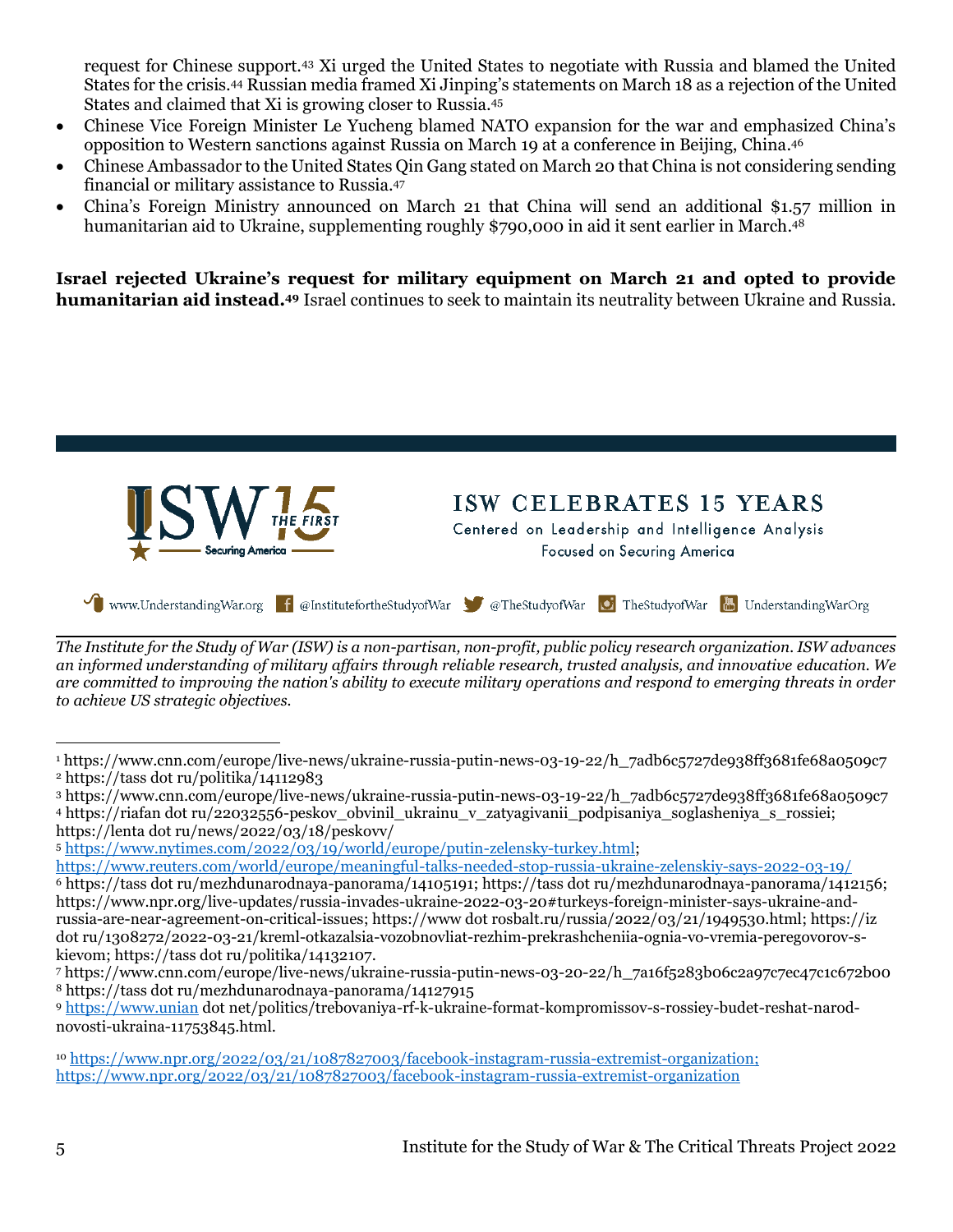<sup>11</sup> [https://meduza](https://meduza/) dot io/news/2022/03/21/rossiyskiy-sud-ob-yavil-meta-materinskuyu-kompaniyu-facebook-iinstagram-ekstremistskoy-organizatsiey.

<sup>12</sup> https://twitter.com/ASLuhn/status/1505494212229349378

<sup>13</sup> [https://iz](https://iz/) dot ru/1307278/2022-03-18/roskomnadzor-mozhet-zablokirovat-youtube-do-kontca-nedeli

<sup>14</sup> [https://lenta](https://lenta/) dot ru/news/2022/03/18/medvedev/

<sup>15</sup> [https://meduza](https://meduza/) dot io/news/2022/03/19/politsiya-prishla-k-peterburgskim-zhurnalistam-zaderzhannym-vo-vremyaaktsiy-protiv-voyny

<sup>16</sup> https://meduza dot io/feature/2022/03/19/uchitel-geografii-kyamran-manafly-otkazalsya-rasskazyvat-o-voyne-pogosudarstvennym-metodichkam-i-ego-uvolili-posle-etogo-on-uehal-iz-strany-opasayas-ugolovnogo-dela; https://meduza dot io/feature/2022/03/19/menya-uchili-chto-kazhdaya-chelovecheskaya-zhizn-bestsenna; https://www dot mk.ru/politics/2022/03/15/zhanna-agalakova-uvolilas-s-pervogo-kanala.html

<sup>17</sup> [https://www.youtube.com/watch?v=X3tQg6yexpc;](https://www.youtube.com/watch?v=X3tQg6yexpc) [https://www](https://www/) dot themoscowtimes.com/2022/03/18/putin-markscrimea-anniversary-defends-special-operation-in-ukraine-in-stadium-rally-a76995;

[https://abcnews.go.com/Politics/wireStory/putin-appears-big-rally-troops-press-attack-ukraine-83527031;](https://abcnews.go.com/Politics/wireStory/putin-appears-big-rally-troops-press-attack-ukraine-83527031)

[https://www.radiosvoboda.org/a/news-krym-richnytsia-aneksiya/31759292.html;](https://www.radiosvoboda.org/a/news-krym-richnytsia-aneksiya/31759292.html)

[https://twitter.com/Mike\\_Eckel/status/1504762670310125570](https://twitter.com/Mike_Eckel/status/1504762670310125570)

<sup>18</sup> https://twitter.com/maxseddon/status/1504809986786009124

<sup>19</sup> [https://www.newsweek.com/video-shows-russians-leaving-pro-war-rally-large-numbers-1689449;](https://www.newsweek.com/video-shows-russians-leaving-pro-war-rally-large-numbers-1689449) https://www dot zaks.ru/new/archive/view/223896; https://twitter.com/maxseddon/status/1504791646155776001;

[https://twitter.com/Mike\\_Eckel/status/1504785346105593862;](https://twitter.com/Mike_Eckel/status/1504785346105593862) https://www dot

themoscowtimes.com/2022/03/18/putin-marks-crimea-anniversary-defends-special-operation-in-ukraine-in-stadiumrally-a76995.

<sup>20</sup> https://www.newsweek.com/video-shows-russians-leaving-pro-war-rally-large-numbers-1689449 21

https://www.understandingwar.org/sites/default/files/Putin%27s%20Offset%20The%20Kremlin%27s%20Geopolitical% 20Adaptations%20Since%202014.pdf

<sup>22</sup> [https://tass](https://tass/) dot ru/politika/14123629

<sup>23</sup> [https://tass](https://tass/) dot ru/politika/14112753

<sup>24</sup> [https://iz](https://iz/) dot ru/1308113/2022-03-21/v-mo-nazvali-provokatciei-situatciiu-s-utechkoi-ammiaka-na-khimzavode-vsumakh[; https://www.kyivpost](https://www.kyivpost/) dot com/ukraine-politics/russian-artillery-hits-massive-ukrainian-ammonium-plantreleasing-poison-gas.html

<sup>25</sup> [https://iz](https://iz/) dot ru/1308089/2022-03-21/uchenye-zafiksirovali-rost-chernobylskikh-veshchestv-v-raione-chernogomoria; [https://iz](https://iz/) dot ru/1308534/2022-03-21/prankery-vovan-i-leksus-pozvonili-ministru-oborony-velikobritanii; [https://www.youtube.com/watch?v=AY55WXX5\\_OY;](https://www.youtube.com/watch?v=AY55WXX5_OY;) <https://www.youtube.com/watch?v=RZKrT4k7MMk>

<sup>26</sup> https://www.understandingwar.org/backgrounder/warning-update-russia-may-conduct-chemical-or-radiological-false-flag-attackpretext.

<sup>27</sup> [https://interfax](https://interfax/) dot com.ua/news/general/815213.html; [https://espreso](https://espreso/) dot tv/yaponiya-zaprovadzhue-sanktsii-proti-15-rosiyskikh-posadovtsiv-i-9-organizatsi-zokrema-rosoboroneksportu-reuters; [https://www](https://www/) dot

radiosvoboda.org/a/news-yaponiya-rosiya-sanktsiyi/31758950.html; [https://iz](https://iz/) dot ru/1306925/2022-03-18/iaponiiavvela-sanktcii-protiv-marii-zakharovoi; [https://nv](https://nv/) dot ua/world/geopolitics/sankcii-protiv-rossii-novaya-zelandiya-vvelaogranicheniya-protiv-putina-i-drugih-rukovoditeley-rf-50226114.html; [https://iz](https://iz/) dot ru/1307260/2022-03- 18/shveitcariia-zapretila-eksport-predmetov-roskoshi-v-rossiiu; [https://tass](https://tass/) dot ru/ekonomika/14125505;

[https://interfax](https://interfax/) dot com.ua/news/general/816136.html; [https://tass](https://tass/) dot ru/ekonomika/14125131; [https://vesti](https://vesti/) dot ua/politika/pravitelstvo-polshi-namereno-konfiskovat-imushhestvo-rossiyan[; https://vesti](https://vesti/) dot ua/strana/polshainitsiiruet-zapret-gruzoperevozok-v-rossiyu-i-belarus; [https://reform](https://reform/) dot by/304149-pravitelstvo-polshi-predlagaetoblozhit-nalogom-kompanii-rabotajushhie-s-rossiej

<sup>28</sup> [https://tass](https://tass/) dot ru/ekonomika/14107185

<sup>29</sup> [https://lenta](https://lenta/) dot ru/news/2022/03/21/rusophobes/; [https://www.rosbalt](https://www.rosbalt/) dot ru/russia/2022/03/21/1949534.html; [https://tass](https://tass/) dot com/economy/1424771; https://riafan dot ru/22032462-

lavrov obvinil zapad v stremlenii ostanovit razvitie rossii.

<sup>30</sup> [https://www](https://www/) dot radiosvoboda.org/a/news-medvedev-rosija-sankciji/31761085.html

<sup>31</sup> [https://iz](https://iz/) dot ru/1306994/2022-03-18/v-gosdume-predlozhili-zapretit-rabotu-ushedshikh-iz-rossii-kompanii-na-10-let <sup>32</sup> [https://www.cnn.com/europe/live-news/ukraine-russia-putin-news-03-20-](https://www.cnn.com/europe/live-news/ukraine-russia-putin-news-03-20-22/h_e3e77481598ae88d8e8f9a0199805fff)

[22/h\\_e3e77481598ae88d8e8f9a0199805fff.](https://www.cnn.com/europe/live-news/ukraine-russia-putin-news-03-20-22/h_e3e77481598ae88d8e8f9a0199805fff)